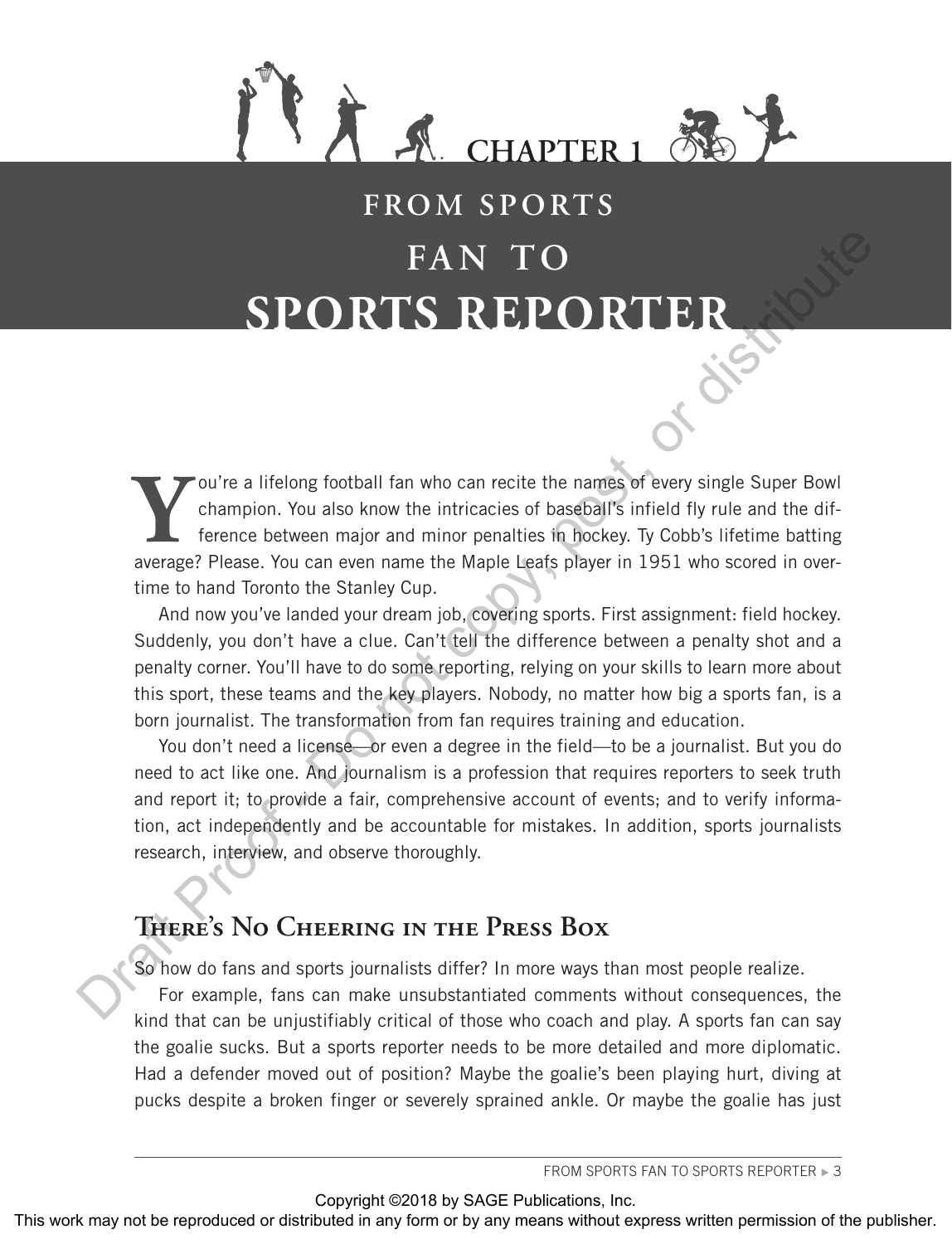had a few bad performances. That happens to all of us—even those who write for a living. Sources won't trust someone who's unwilling to verify the facts. And you'll lose sources rather quickly by making mean, lazy comments.

Fans can openly cheer for their favorite teams and players, high-fiving friends and joyously screaming after a game-winning score. But there's no cheering in the press box. Or in game stories. Or while interviewing players and coaches after a game. Cheering clouds perspective, preventing a sports reporter from discerning the plays, trends, or strategies that enabled a team to win. In addition, you could lose sources, who might refrain from speaking with someone spinning everything for the home team.

In addition, sports reporters need to abide by professional codes of conduct, such as those outlined by the Society of Professional Journalists and the Associated Press Sports Editors (published later in this book). They can't accept free tickets or eat the free food that, as fans, they'd happily scarf down.

Fans can steal others' work, taking credit for a phrase or key argument when talking with friends or while tweeting. Sports journalists, though, must find new information and attribute older information, often offering this other information through embedded links.

Fans can skip a game for inclement weather, if the team is hopeless or when they have something else to do. Beat reporters faithfully cover games at night, on weekends, during holidays, and even when the job means missing important family events.

Fans can complain that nothing interesting happened in a midseason baseball or basketball game. Sports writers need to find something unique about a minor league baseball game in late July, an NBA game in mid-February, or a minor league hockey game in April, by taking detailed notes, asking precise questions, and keeping score. They must know the game well enough to find these new angles and write a comprehensive account of the game. outly treated or distributed or distributed some first there is no checking in the publisher and the publisher and the most means when the publisher of the publisher of the publisher. The publisher of the publisher of the

Fans prepare for games by listening to talk radio, watching pregame shows, and reading preview stories for their information. Sports journalists supply this information through exhaustive research and reporting.

Before behaving like a professional, you'll need to look like one, by dressing properly—wearing slacks and collared shirts instead of T-shirts and jeans. For outdoor summer events, you can wear a nice pair of shorts or a skirt instead. Obviously, don't wear any clothing that represents a school or team, something that destroys credibility.

Being a fan doesn't qualify someone to be a sports journalist any more than enjoying *Judge Judy* qualifies someone to be a lawyer. Dress and act professionally and learn your trade, if you expect sports information directors, coaches and players to take you seriously.

<sup>4</sup> FIELD GUIDE TO COVERING SPORTS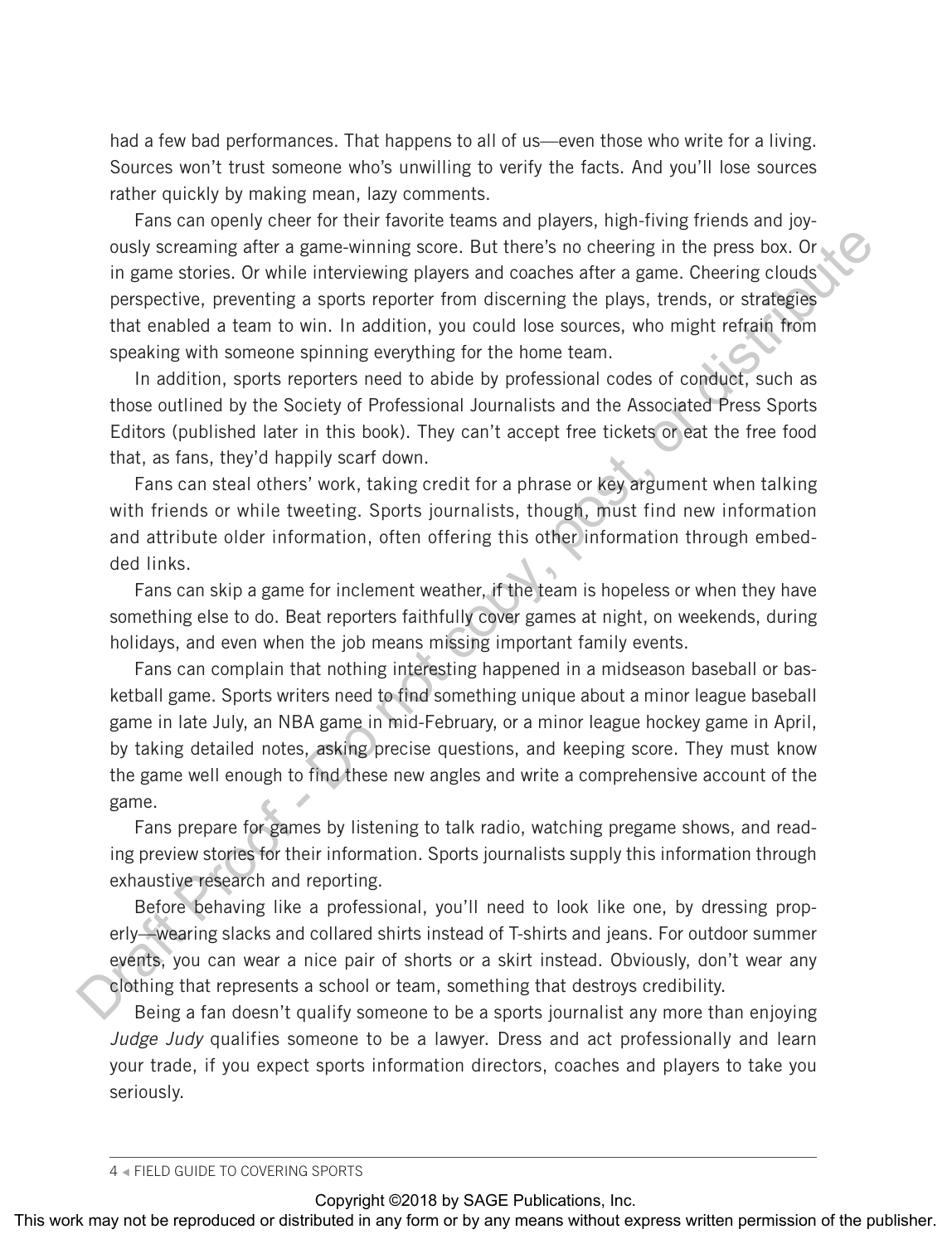#### **ON GETTING HOOKED**

**I actually wrote my first sports story when I was in high school for the** *Daily Transcript* **in Dedham, Mass. I went to Westwood High School, and our girls' teams were exceptional, but the local paper seemed to only cover the boys' games. I was very frustrated by this and complained about it often. My dad, Fred MacMullan, finally said to me, "Stop complaining and do something about it. Call** 



**thrill** to see my<br>**t** was every bit<br>from then on. **the sports editor.'' He stood over me until I did. The sports editor was Frank Wall, and he very nicely explained he'd love to cover the girls, but he didn't have enough manpower and would I like to write for him? So, I started covering high school sports, often games that I was actually playing in myself. It was an amazing thrill to see my byline for the first time. I was only 16 years old, and it was every bit as exciting as I imagined it would be. I was hooked from then on.**

**Jackie MacMullan,** ESPN Basketball Analyst

# **Where Do You Start?**

Glenn Stout was minding his own business, just a fan reading about sports during his gig at the Boston Public Library, when he fell into journalism.

Stout, now editor of The Best American Sports Writing series, had stumbled across an old article about a Red Sox manager who committed suicide in 1908. The article cited the pressures of managing as the reason for the suicide.

"If that were the case," Stout says, "I thought there should be a whole cemetery of dead Red Sox managers."

To satisfy his own curiosity, Stout, a 27-year-old librarian, investigated what really happened by reading old newspaper clips on microfilm. He then reviewed an old book on freelance writing to develop a query letter, which he sent to *The Boston Globe* and *Boston Magazine. The Globe* rejected his story idea, but the magazine's editor invited him in.

Stout did not have a single clip, had never tried to write a magazine piece, and had majored in creative writing, not journalism. Yet the editor took a chance, buying the story on the Red Sox manager's suicide for \$300 on spec.

"I still had the idea in my head that I wanted to be a writer, but really had no plan on how to become one, but knew I could write," Stout says. "I'd been reading sports stuff for fun forever. So I worked my ass off for a week at a time when you had to write longhand and then go to the typewriter, and turned in the story. He bought it as is, and asked me what I wanted to write about next. I blurted something out, and he gave me a contract This work may not be the common the reproduced or distributed in any film and the reproduced or distributed in any means without expression of the publisher or between the publishers and the publisher or between the state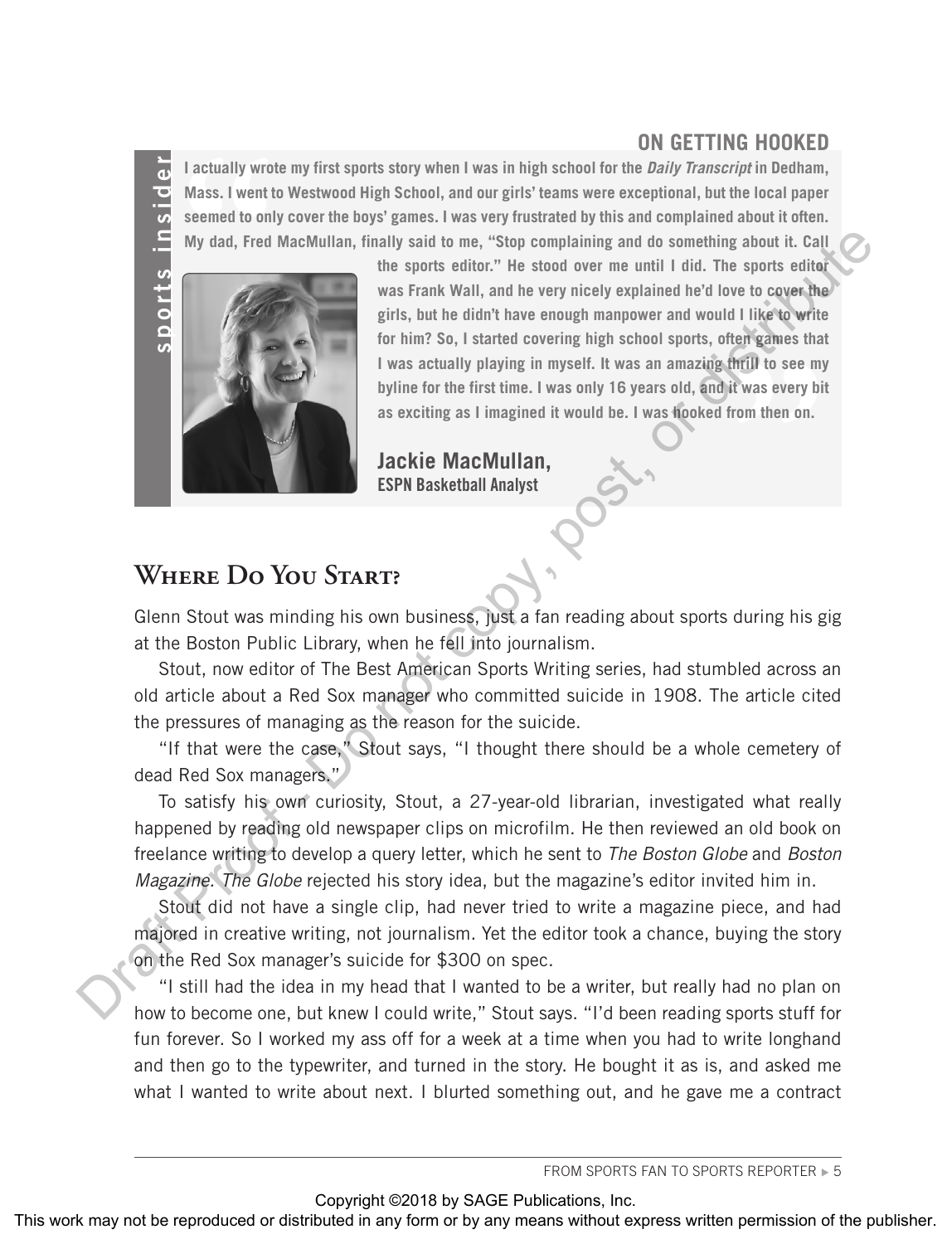for another story for \$500. I was their sports columnist for the next three years and have never been without a writing assignment since. I've sold virtually everything I've tried to."

L. Jon Wertheim, now a veteran writer for *Sports Illustrated,* wrote a profile on the New Jersey Nets' Chris Dudley for *Hoop* magazine, an assignment that was a thrill for him when he was a college senior at Yale, partly because he could escape a few nights of scraping uneaten food off plates.

"The pay was something like \$250, which doesn't sound like much now," Wertheim says, "but it was about 40 hours worth of wages working at the dining hall, so I figured I had pulled a fast one." Today Wertheim is an executive editor and senior writer for *Sports Illustrated* and si.com.

Countless reporters enter the profession at high school basketball courts and football fields in small towns, at minor league ball fields, and in hockey rinks. There is no single path to success, although hard work, curiosity, and perseverance are excellent guides.

For the last the stories.<br>
The stories working<br>
strive<br>
stories are stories.<br>
Solid a minimal different different<br>
stories.<br>
Solid a minimal difference<br>
stories.<br>
Solid a minimal different different different<br>
stories.<br>
An I've been a 1<br>and keep do<br>working. But<br>writers to u<br>arrive—each<br>there's anoth<br>cares what<br>assignment.<br>become one **I've been a full-time writer since 1993 and keep doing this because it beats working. But it is important for young writers to understand that you never arrive—each time you kick in a door there's another one, and no one really cares what you did in your previous assignment. But it is not for everyone, because each minute you spend writing is a minute you spend alone inside your**  From the way a college series or distributed in any form or by any means when the reproduced or distributed in any means when the publisher of the publisher of the publisher. The publisher of the publisher of the publishe

**Glenn Stout,**  editor The Best American Sports Writing series

**own head, and some people can't handle that. And your work is out there forever, and** 

**ON CRITICISM**

Figure forever,<br>**Example 18 Set of criticism**, s<br>**EAT WAY**<br>Bend from the school of the school of the school of the school of the school of the school of the school. **sometimes the object of criticism, so it helps to have a thick skin as well.**

At the same time, there is no such thing as the typical sports story. Cookie-cutter approaches lead to stale, uninteresting stories. Instead, take chances and cultivate a voice, as you take readers through sports events.

"You're looking at a game from a point of view," says Bob Ryan, author and award-winning writer for *The Boston Globe.* "That's the key phrase. Why would you send someone to cover a game if you're going to force them into a very rigid box of formality? You could just take the wire story."

Sports writers need to be confident, taking chances like a coach or player. "I think more writing is destroyed by an abundance of caution than by risk," Stout says.

### **Clerking Is a Great Way to Learn**

Many newsrooms have high school or college students working as clerks on the sports desk. They take scores by phone from coaches. They ask questions about key plays and players. And they write. By the end of the night, a clerk may knock out more than 10 short

<sup>6 -</sup> FIELD GUIDE TO COVERING SPORTS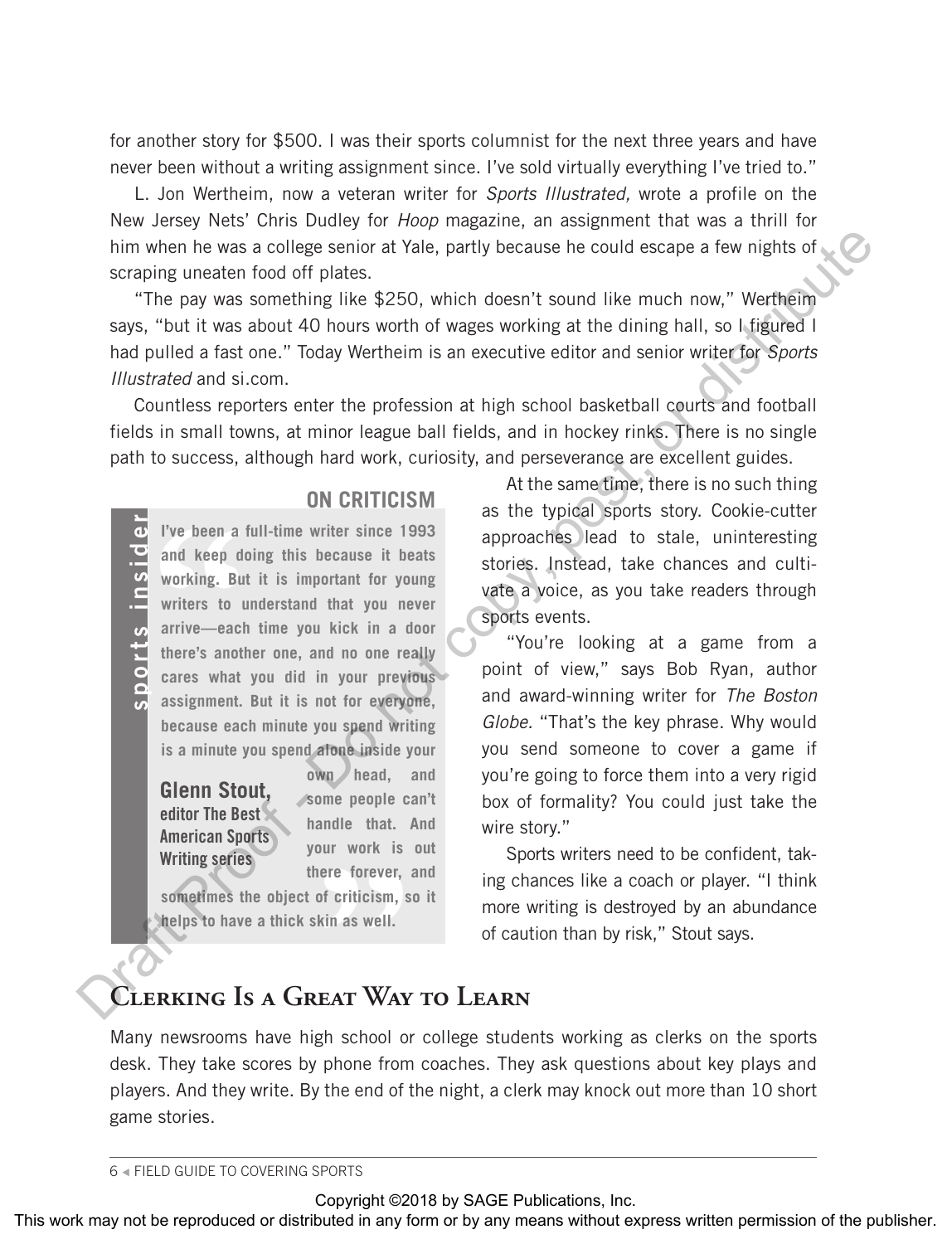And by the end of a month, clerks will have honed their skills and increased their speed, making it much easier to develop a single story on deadline.

Clerking enables younger reporters to write tight, concise stories. "Cover the game or write a feature, but it's tough to do both at the same time," says Jim Ruppert, longtime sports editor for *The State Journal-Register* in Springfield, Illinois.

Typical game stories focus on action at the end of the game first, because these later plays are usually most significant or most memorable. Sometimes, writers leap around, focusing on key plays as they relate to trends: a pitcher inducing several double plays or a football team making several defensive stops. Usually, plays are described when they define a trend, spark a rally, address an unusual circumstance, illustrate a storyline, or change the momentum in a game. Writers, though, never record the game from beginning to end. This work may not be reproduced or the reproduced or distributed in any content or any form or by any content or any means with the same institute of the publisher. This was a broad team means were stay if the publisher. T

"The game story should tell you a little about the status of each team and the thoughts and emotions of the coaches and key players who made tonight's events happen," says Art Kabelowsky, assistant sports editor for the *Wisconsin State Journal.* "Anecdotes and good quotes are better than play by play."

Tell the story through the eyes of those involved. Interview as many athletes as possible. Let the reader see the plays evolve through the athletes' eyes. And complement these descriptions with your own astute observations. Of course, that means taking detailed and copious notes.

Plus, take chances. Be creative. Borrow ideas from other writers.

Ultimately, your success relies on preparation—research and detailed observation even if you shift gears to a new main theme on deadline. "Have an idea what might be the story," says Rich Chere, hockey beat writer for *The Star-Ledger* in Newark, New Jersey. "But very often that does not turn out to be the post-game story. Be flexible. You cannot stick with your assumed story if something more interesting or important happens."

#### **ON DRAMA**

**Sports in print journant**<br>in print journal<br>reporter. The<br>good newspace<br>position—co<br>a sports repo<br>**C**<br>Vicki Mic **I'm something of an accidental tourist in sports writing. I got bachelors and master's degrees in print journalism but always envisioned myself as a news reporter or perhaps, a business reporter. The first job I was offered was in features copy editing. I took it, because it was at a good newspaper where I had interned as a reporter. Within a year, they offered me a reporting position—covering high school sports. For the first couple years, I didn't see myself remaining a sports reporter for long. But over time I realized I enjoyed the inherent drama involved (some-**

**Vicki Michaelis,** USA Today

life stories, a<br>their own writ<br>coday.<br>A SPORTS FAN<br>A SPORTS FAN<br>cithout expres **one wins, someone loses), the life stories, and the freedom sports reporters have to really develop their own writing style. These are the things that keep me going still today.**

FROM SPORTS FAN TO SPORTS REPORTER  $\triangleright$  7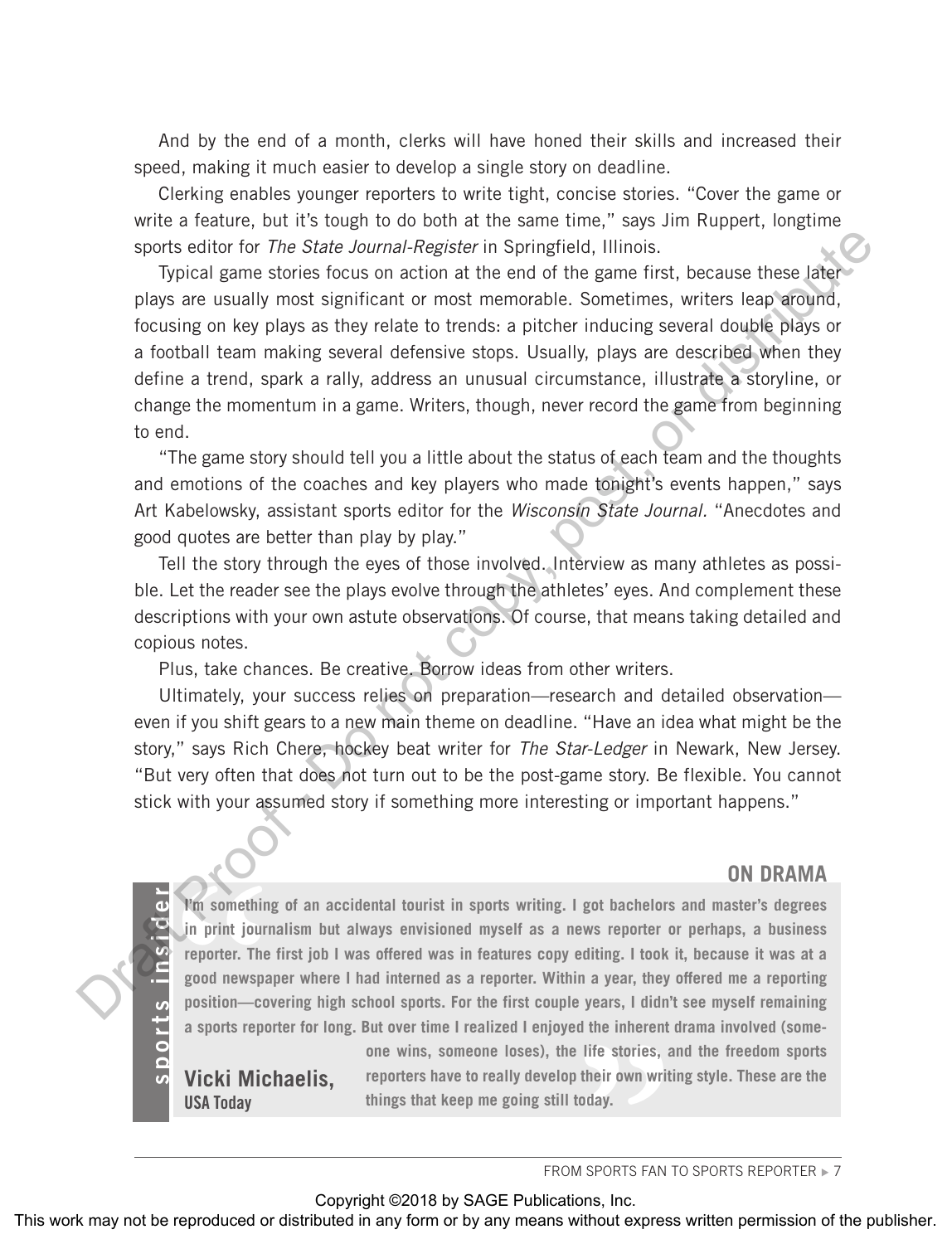## **Reporting Is Essential in New Media Landscape**

The skills you develop clerking and writing will serve you well no matter where technology goes. Reporters now tweet updates at live events, post audio, video, and stories read increasingly on smart phones, and rely on additional social networks, such as Facebook, Instagram, Linkedin, and Snapchat to both report news and interact with sources. These new approaches require that sports reporters blend solid reporting skills, journalism principles, and savvy technical skills. Instead of merely inserting interview responses into print stories, sports reporters now frequently post audio or video clips into digital stories, editing them for length and quality—a common practice for all journalists. Knowing what to ask is valued regardless of whether reporters query sources through traditional methods (face-to-face, phone call) or through newer approaches, such as text message, Facebook, Linkedin, or e-mail, or Twitter. General questions will usually receive vague responses, regardless of the medium, so be very clear when you use text, and so forth, scripting questions that offer context as well as clear, concise questions. Traditional methods will almost always yield a deeper—and sometimes serendipitous—dive into topics. But rolling deadlines and access issues often force sports reporters to use these other approaches as well. Either way, sports reporters need to understand as much as they can about teams, players, issues, budgets, and games in order to ask intelligent, evocative questions. increasingly an small plotons, and reproduced or distributed isotic incordinal scheme. These Corolox means were controlled resolution that space through the publisher. In the publisher of the publisher incorrection of the

As with anything in sports journalism, preparation is essential, whether the end result is a blog post, radio interview, TV game package, or a print feature. Even as fans increasingly rely more heavily on new media and technology, journalistic approaches remain as important as ever. The best sports entities offer new information, terrific narratives, unique perspectives, statistical analysis, and beautiful images—not unlike the best print sports sections.

# **BREAKING A LOCKER-ROOM BARRIER FOR WOMEN**

*(WITH THE HELP OF A LONG NOTEBOOK)*

**All week long at the** *Miami Herald***, there had been a tremendous buildup to the big event. There had been meetings, phone calls, more meetings.**

**The occasion?**

**I was to go into my first men's locker room that Saturday night.**

**Sports I**<br>**C** All week long<br>and been meer<br>**The occasion is a constructed**<br>**C** and master's y **The Miami Dolphins were playing the Minnesota Vikings in a 1980 preseason football game at the Orange Bowl. I was a 22-year-old summer intern at the** *Herald***, between my undergraduate and master's years at Northwestern, and sports editor Paul Anger assigned me to write a sidebar on the visiting team. That required going into the locker room to interview the players after the game. The NFL still had no policy about women reporters being allowed to go into men's locker rooms; some were open, some were not, based on the whim of the team.**

8 + FIFLD GUIDE TO COVERING SPORTS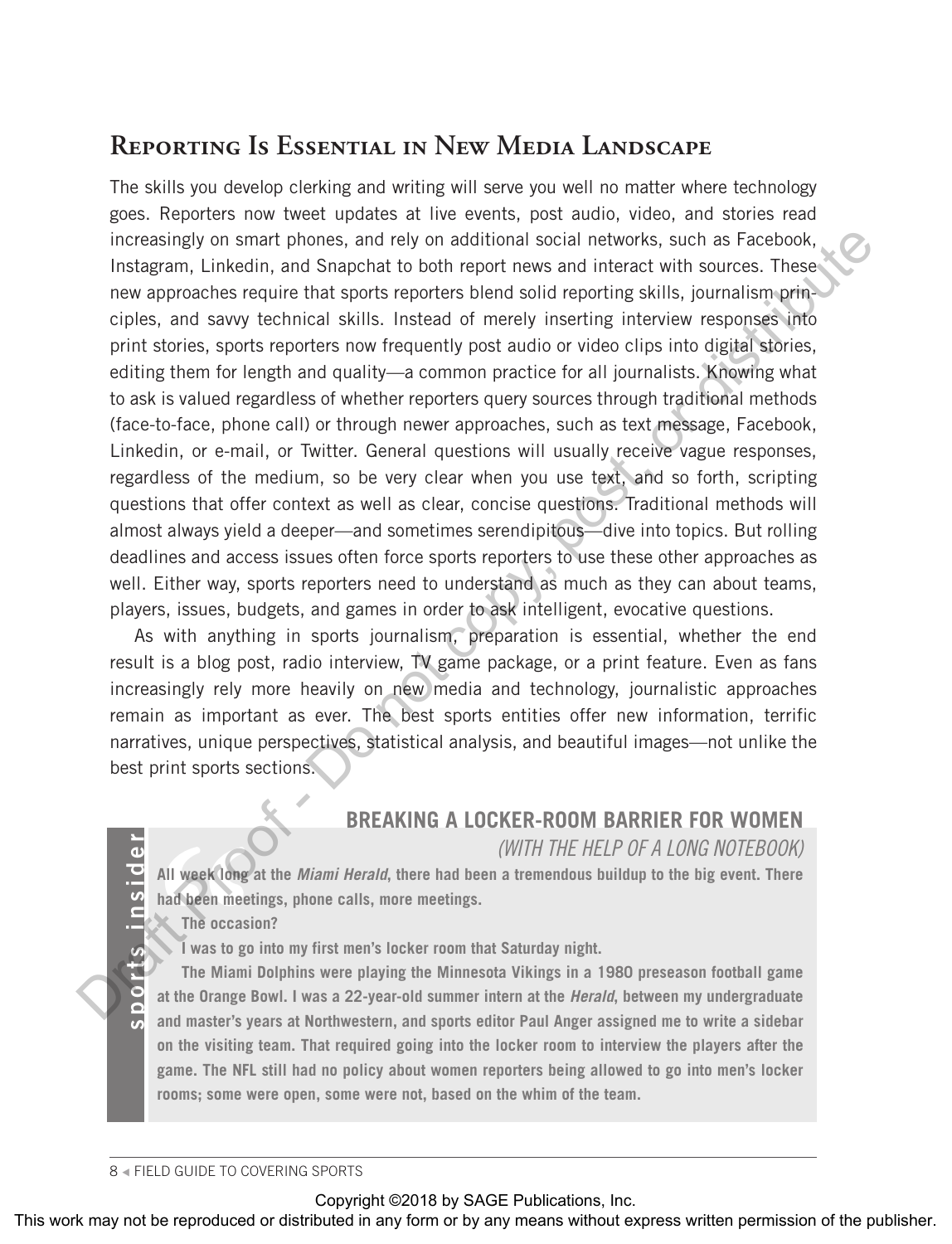**The Vikings' locker room was going to be open that night.**

**The significance of the night was twofold: It was not only going to be the first time I had ever been in a men's locker room, it also was to be the first time a woman had ever been in the Vikings' locker room.**

**Four years earlier, my moving into a coed dorm at Northwestern University had been a bit of an issue in our household. Now I was telling my parents in Toledo about this new development over the phone.**

**I asked my Dad for advice.**

**"Just keep eye contact at all times, honey."**

**My father always made me smile.**

**The game was Saturday night, August 23, 1980. I dressed conservatively in a simple skirt and blouse. I purposely wore the skirt. It was the closest I could come to a neon sign: Warning! Here comes a woman!**

**The Vikings beat the Dolphins, 17–10. As soon as the game ended, a group of reporters was allowed into a room adjacent to the Vikings' locker room to interview their venerable coach, Bud Grant. As he spoke, male reporters peeled away, one by one, to walk into the locker room. Soon, I was alone with Grant. I asked him a few questions about the game. From watching him on TV for years, I expected him to be gruff. I couldn't have been more wrong. When we were finished, I turned toward the locker room.** Whis <sup>or l</sup>ocal content may not be reproduced or the publisher or distributed in any form or by any form or by any means without express the reproduced or the publisher and the publisher and the angle station or distribut

**"Are you going in there?" Grant asked. He sounded sincere, and not at all menacing. "Yes."**

**"You really want to go in there?"**

**"Well, I don't want to go in, but I have to go in there to do my job."**

**"All right then," Grant said with a smile and a shrug. "Do whatever you have to do."**

**And with that, I turned around and walked into a room full of naked men.**

**It was worse than I thought. Not the naked men. Actually, there were very few naked bodies. The players were in various stages of undress, many still wearing their football pants.**

**No, I could never have anticipated the problem I was about to confront. It was a preseason game, so there were many extra players on the roster, but no names above the lockers. And even though I was carrying a flip card—the sheet given out in the press box containing all the players' names and numbers—most of the players had taken off their jerseys, so I couldn't tell who anyone was.**

**To further complicate matters, I also couldn't look around. If I did that, the players could accuse me of being in the locker room for the wrong reason. And that was the one thing I had to avoid.**

**As it was, as soon as I walked into the steamy, overcrowded room, I heard whoops and hollers from distant corners, from players I could not see:**

**"We don't go in the women's bathroom!"**

**"Here for some cheap thrills?"**

FROM SPORTS FAN TO SPORTS REPORTER  $\triangleright$  9